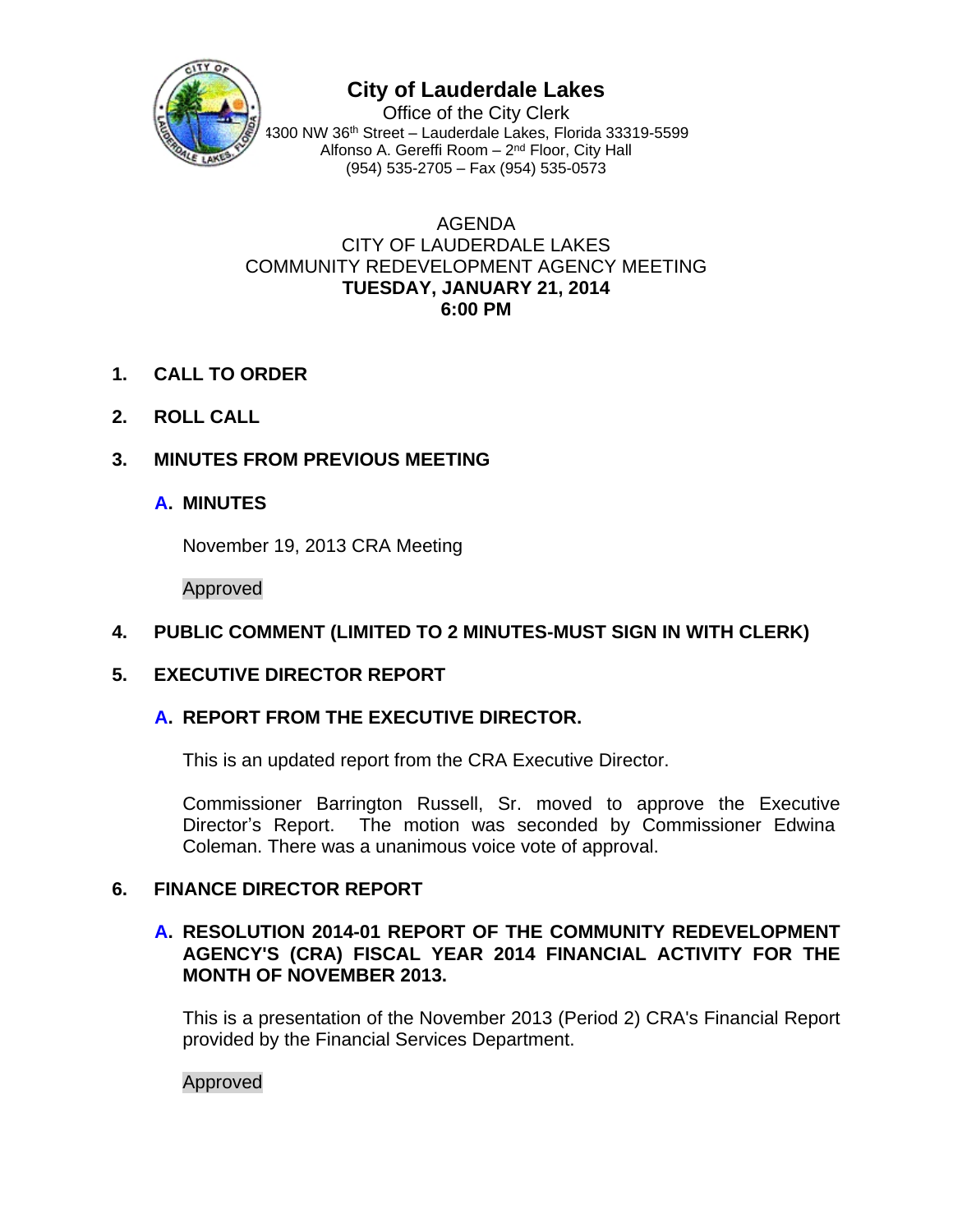### **B. REPORT OF THE COMMUNITY REDEVELOPMENT AGENCY'S (CRA) FISCAL YEAR 2014 FINANCIAL ACTIVITY FOR THE MONTH OF DECEMBER 2013.**

This is a presentation of the December 2013 (Period 3) CRA's Financial Report provided by the Financial Services Department.

Approved

- **7. CHAIRMAN REPORT**
- **8. COMMITTEE REPORTS : STANDING**
- **9. COMMITTEE REPORTS : AD HOC**
- **10. LEGAL REPORT**
- **11. OLD BUSINESS**
- **12. NEW BUSINESS**
	- **A. RESOLUTION 2014-03 AUTHORIZING THE PAYMENT OF SIXTY THREE THOUSAND ONE HUNDRED FIFTY ONE DOLLARS AND TWENTY CENTS (\$63,151.20) TO THE CITY OF LAUDERDALE LAKES FOR CORRIDOR MAINTENANCE AND UTILITY COSTS WITHIN THE COMMUNITY REDEVELOPMENT AREA**

This resolution authorizes the payment of \$63,151.20 to the City of Lauderdale Lakes for the corridor maintenance and utility costs for State Road 7 within the Community Redevelopment Area.

Approved as amended

#### **B. RESOLUTION 2014-04 AUTHORIZING THE EXPENDITURE OF SIX THOUSAND FIVE HUNDRED DOLLARS (\$6,500) FOR PURCHASE OF A SHADE STRUCTURE FOR THE CHILDREN'S COMMUNITY GARDEN.**

This resolution authorizes the expenditure of \$6,500 for the purchase of a shade structure for the Children's Community Garden.

Approved

#### **13. ITEMS FOR FUTURE DISCUSSION/ANNOUNCEMENTS**

#### **14. ADJOURNMENT**

If a person decides to appeal any decision made by the Board, Agency, or Commission with respect to any matter considered at such meeting or hearing, he or she will need a record of the proceedings, and that, for such purpose, he or she may need to ensure that